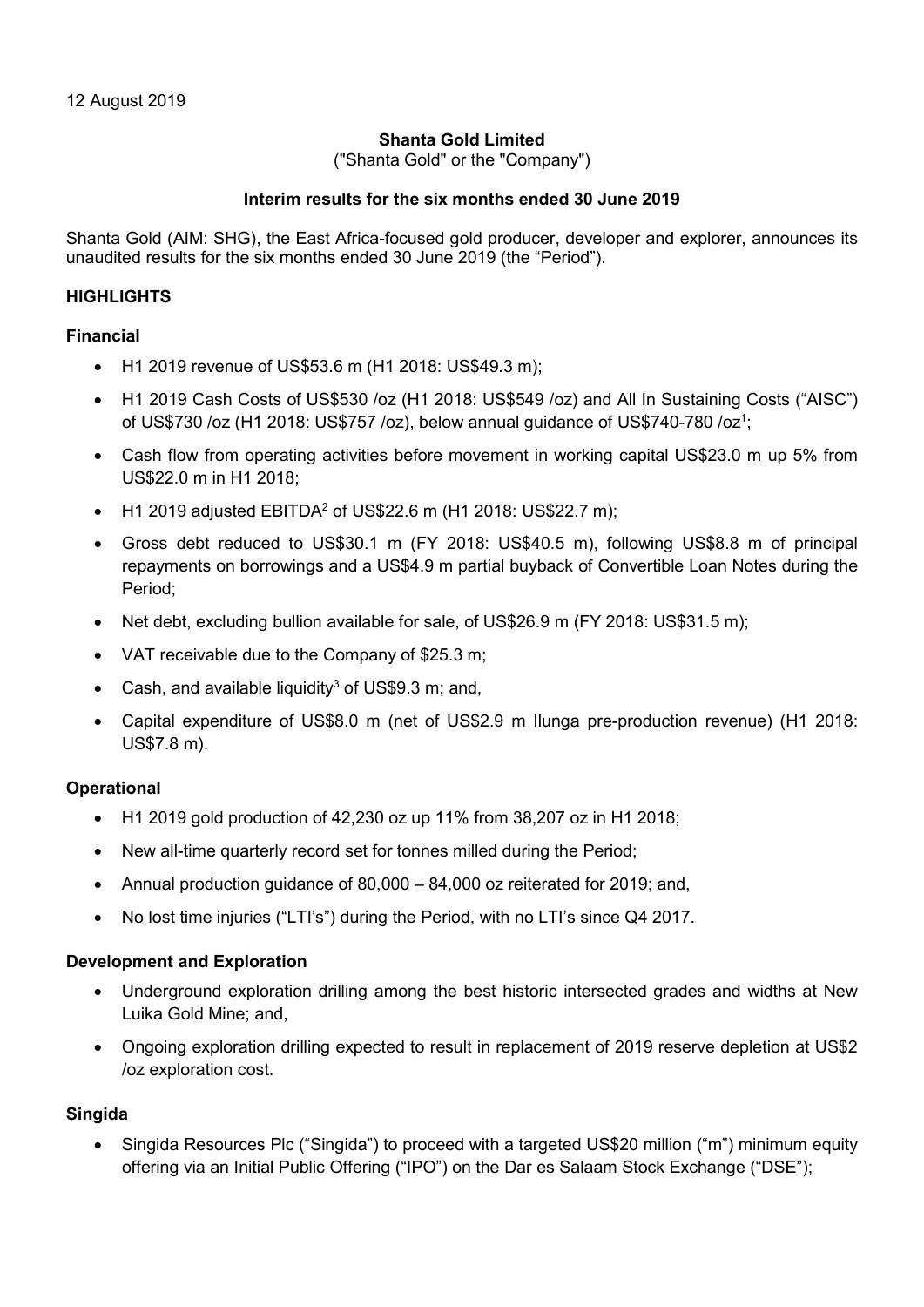- An IPO prospectus has been submitted to the Tanzanian Capital Markets and Securities Authority ("CMSA") and the DSE;
- Shanta Gold will retain at least 51 per cent ownership of Singida and will operate the Project; and,
- IPO proceeds would finance the upfront capital to bring the Project into production and provide additional funds for exploration.

## Post Period

- Ilunga Underground Mine has achieved commercial production ahead of time and under budget;
- Capital investment at Ilunga prior to commercial production of US\$7.9 m (US\$5.0 m after netting off pre-production revenue);
- Next phase of underground drilling targeting resource conversion at Ilunga is expected to take place in H1 2020; and,
- Singida has entered into a non-binding term sheet with a privately-held, East African, multi-national conglomerate, for an unsecured, non-recourse loan facility of US\$10 m at the asset-level.

Note: 1. Development costs at the BC, Luika and Ilunga underground operations are not included in AISC.

Note: 2. EBITDA is earnings before interest, tax, depreciation and amortisation which has been derived as operating profit exclusive of pre-production revenue, depreciation/depletion of tangible assets and amortisation of intangible assets. Adjusted EBITDA has been derived as EBITDA before non-cash loss on unsettled forward contracts.

Note: 3. Available liquidity has been derived as restricted cash plus the sale value of bullion available for sale at the end of the Period (net of royalties and expected selling costs).

## Eric Zurrin, Chief Executive Officer, commented:

"In H1 2019 we have continued to see steady operational performance at the New Luika Gold Mine and remain on track to deliver both full-year production and costs within guidance. This has been achieved with an exceptional safety record which by the end of H1 2019 had reached 2.9 million man-hours without an  $LTI$ "

"Singida continues to progress towards the planned IPO and we look forward to offering Tanzanians a rare investment opportunity within their own mining sector as we build Shanta's second mine in Tanzania."

## Enquiries:

| <b>Shanta Gold Limited</b><br>Eric Zurrin (CEO)<br>Luke Leslie (CFO)                                      | +255 (0) 22 292 5148 |
|-----------------------------------------------------------------------------------------------------------|----------------------|
| <b>Nominated Adviser and Broker</b><br>Numis Securities Limited<br>Paul Gillam / John Prior / James Black | +44 (0)20 7260 0000  |
| <b>Financial Public Relations</b><br>Tavistock                                                            |                      |

Charles Vivian / Barnaby Hayward / Gareth Tredway +44 (0)20 7920 3150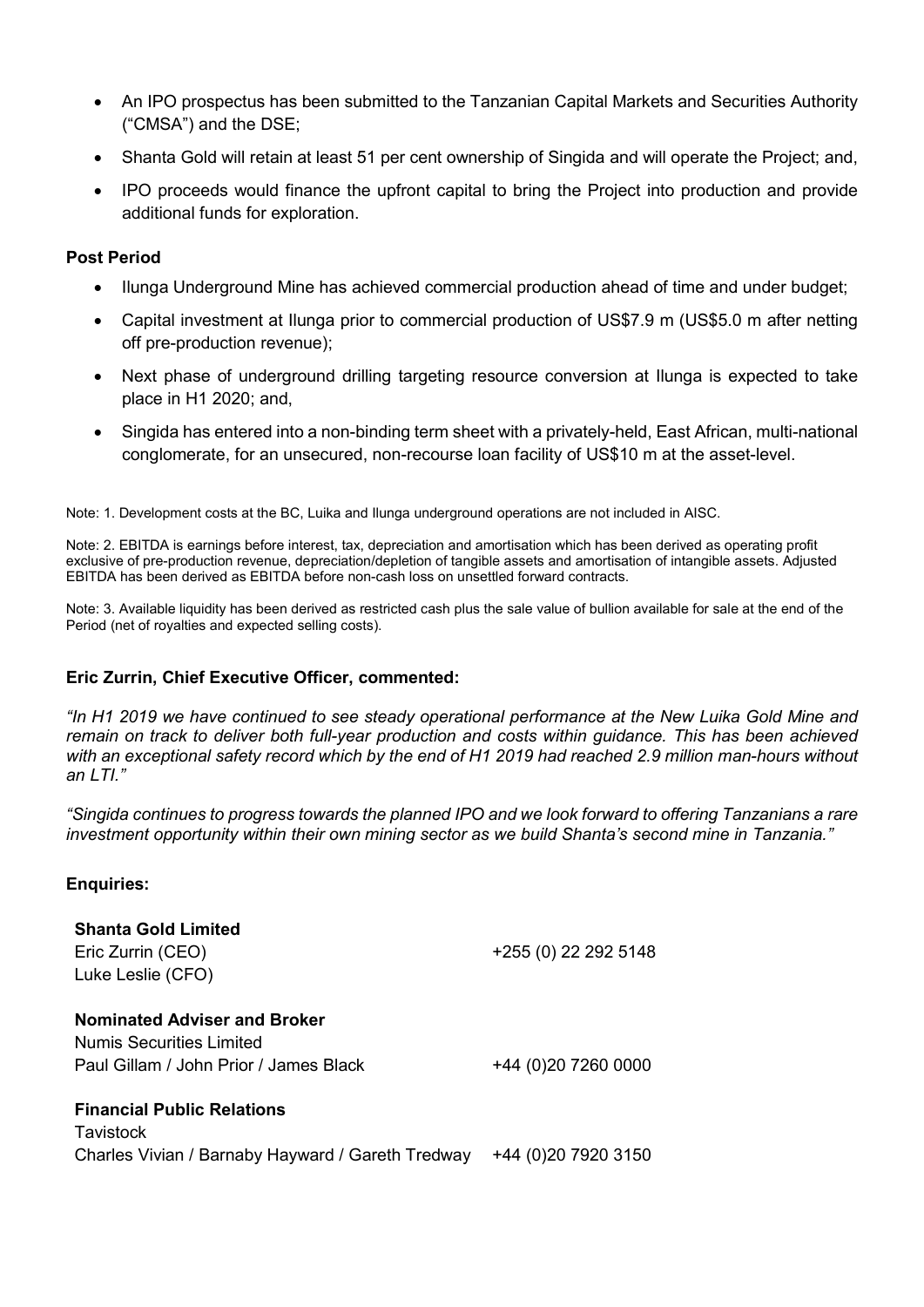# About Shanta Gold

Shanta Gold is an East Africa-focused gold producer, developer and explorer. It currently has defined ore resources on the New Luika project in Tanzania and holds exploration licenses covering approximately 1,500km<sup>2</sup> in the country. Shanta's flagship New Luika Gold Mine commenced production in 2012 and produced 81,872 ounces in 2018. The Company has been admitted to trading on London's AIM and has approximately 788 m shares in issue. For further information please visit: www.shantagold.com.

## Financial and Operational

Revenue for the Period of US\$53.6 m was generated predominantly from the sales of 41,049 oz of gold at an average price of US\$1,306 /oz. Revenue for H1 2019 was 8.8% higher than for H1 2018 reflecting a proportional increase in ounces sold and a marginally higher average selling price. Higher gold production volumes of 42,230 oz in H1 2019 (H1 2018: 38,207 oz) are tracking in line with 2019 gold production guidance of 80,000 – 84,000 oz. Sales volumes and average gold price for H1 2018 were 37,827 oz and US\$1,303 /oz respectively.

A non-cash fair value loss on forward gold sales has been recorded in the Period, amounting to US\$5.5 m (H1 2018: gain of US\$0.3 m). As at 30 June 2019, 45,000 oz had been sold forward to May 2020 at an average price of US\$1,241 /oz. These forward sales were entered into during late 2018 and considered prudent given the Company's contractual debt repayments through to June 2020 with the gold price presenting an asymmetric risk in the event of a gold price decline. The Company has been deferring the settlement of forward sales as permitted by the counterparty to these agreements and during the Period sold gold at the spot price.

Cost of sales for the Period amounted to US\$45.5 m, up 37.5% from US\$33.1 m in H1 2018. This increase has been driven by a US\$5.7 m (52.9%) increase in depreciation compared to H1 2018, following the completion of assets under construction which have subsequently become depreciable. Other cost of sales increased due to higher milled tonnes processed at a lower average head grade and lower recoveries. US\$2.9 m of pre-production revenue from Ilunga has been recognised during the Period at nil-margin.

Administration and exploration expenditure amounted to US\$4.2 m, lower than US\$4.6 m recorded in H1 2018 as administration costs continued to be reduced.

An operating loss of US\$1.6 m recorded for the Period is lower than the operating profit of US\$11.8 m for H1 2018 driven by significant non-cash charges to the income statement during the Period. Adjusted EBITDA for the Period was US\$22.6 m (H1 2018: US\$22.7 m).

Net finance costs amounted to US\$2.5 m (H1 2018: US\$3.4 m), which reduced in line with debt reduction.

A loss before tax of US\$4.1 m was recorded for the Period (H1 2018: profit before tax of US\$8.4 m). The loss after tax for the Period amounted to US\$5.7 m (H1 2018: profit after tax of US\$7.1 m), giving a basic loss per share of US\$0.727 cents (H1 2018: earning per share of US\$0.918 cents).

The Company reported an AISC of US\$730 /oz for the Period, lower than US\$757 /oz in H1 2018 and below 2019 annual guidance of US\$740 – US\$780 /oz. Development costs at the Bauhinia Creek, Luika and Ilunga underground operations are not included in AISC. Cash costs for the Period amounted to US\$530 /oz, down from US\$549 /oz in H1 2018.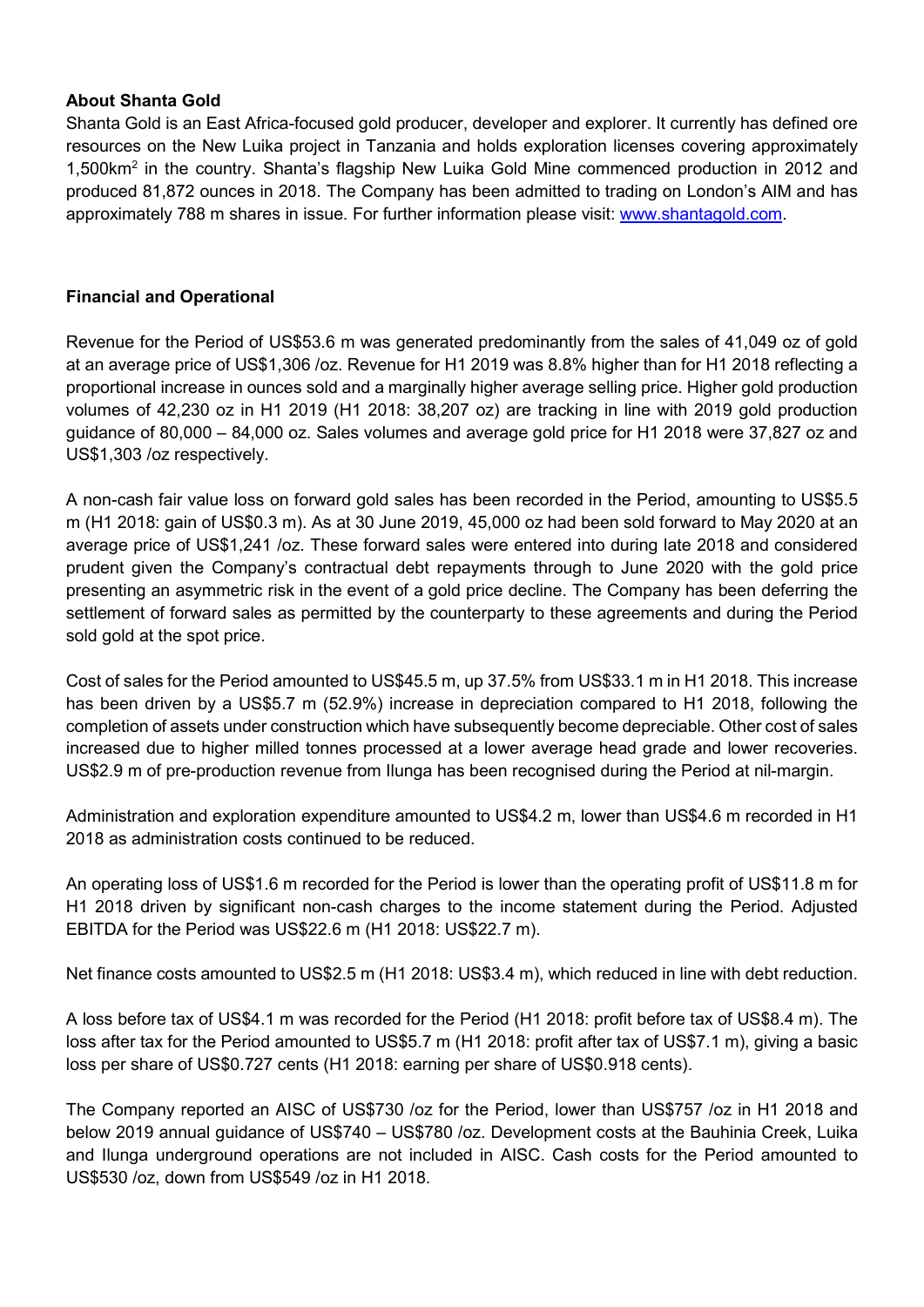# Financial Position

Total liabilities decreased by US\$4.4 m in the Period, largely driven by repayment of loans and borrowings which decreased by US\$5.8 m. Gross debt decreased from US\$40.5 m at 31 December 2018 to US\$30.1 m. Net debt decreased by US\$4.6 m to US\$26.9 m, with unrestricted cash amounting to US\$3.1 m at the end of the Period following completion of a US\$4.9 m partial buyback of Convertible Loan Notes during the Period.

At 30 June 2019, inventories amounted to US\$24.9 m, up from US\$23.1 m at 31 December 2018. The volume of ore held on the stockpile decreased by 17% (equal to US\$2.2 m) and there was 2,814 oz of gold bullion available for sale at the end of the Period, up from 1,574 oz at 31 December 2018.

Trade and other receivables amounted to US\$29.5 m at the end of the Period, up US\$4.2 m from 31 December 2018. This increase was due primarily to the increase in VAT receivable owing to the Company, which at the end of June 2019 stood at US\$25.3 m (converted from Tanzanian Shillings at June 30th closing rate). The Company's most recent VAT refund was received in November 2017 and amounted to US\$3.4 m, comprising US\$1.9 m offset against corporate taxes payable in 2016 and 2017 and a cash payment to the Company of US\$1.5 m.

# Cash flow

Gold production and sales in the Period were higher than H1 2018, with a marginally higher average selling price in the Period. Net capital expenditure (including sustaining capital) amounted to US\$8.0 m, primarily being capitalised mining development costs, exclusive of pre-production revenues from Ilunga.

Cash generated from operations before working capital was US\$23.0 m. Working capital increased by US\$4.4 m, driven predominantly by an increase in VAT receivable and an increase in consumable inventories required to stock the newly established underground warehouse at Ilunga. The unrestricted cash balance at 30 June 2019 was US\$3.1 m, down from US\$9.0 m at 31 December 2018 following the US\$4.9 m partial buyback of Convertible Loan Notes. Net debt at the Period end amounted to US\$26.9 m (FY 2018: US\$31.5 m), its lowest in the Company's producing history.

During the Period, the US\$7.5 m financing agreed with Exim Bank Tanzania in May 2017 was fully redrawn, with additional liquidity of US\$2.5 m available for draw down from the separate Exim working capital facility at the end of the Period.

# Development and Exploration

The Company incurred exploration costs of US\$0.8 m in the Period (H1 2018: US\$0.8 m). This included the cost of drilling at Bauhinia Creek and exploration works at both the Singida project and regionally in the Lupa Goldfields.

The drilling programme at Bauhinia Creek ("BC") targeted the western portion of the BC Central orebody and replaced all of the depletion expected from 2019 gold production. This has allowed for the conversion of 126,787 oz of Inferred Resources grading 3.15 g/t into 83,543 oz of Indicated Resources grading 7.85 g/t.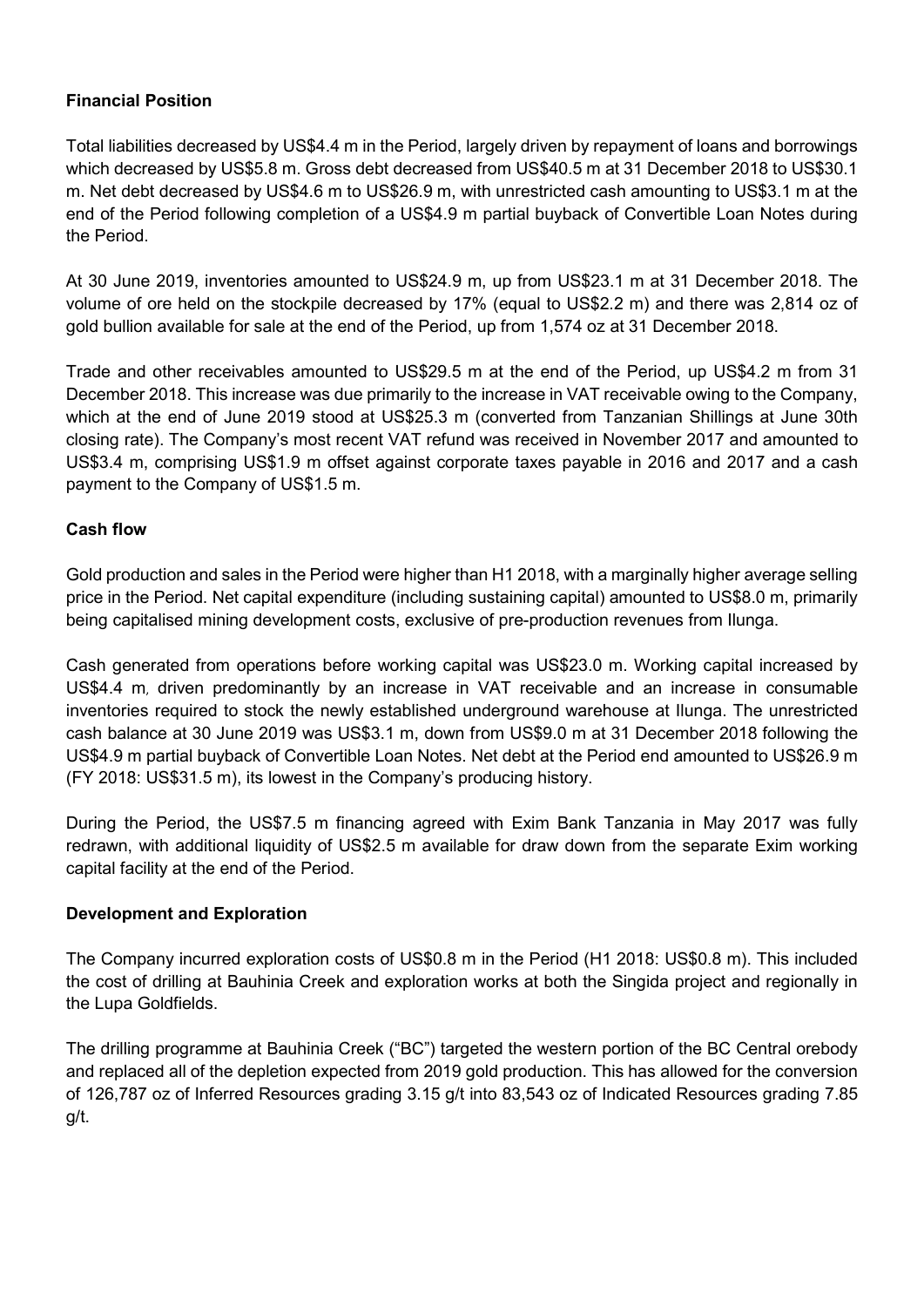The new high-grade intersections announced in the Period are outside existing mineral reserves and have been incorporated into the mine plan. These drilling results provide further evidence of the continuity of the BC orebody. Once blended, the additional ounces generated are expected to extend the current Life of Mine at New Luika until at least 2025.

# Singida

Singida Resources Plc ("Singida"), a wholly-owned subsidiary of the Company, is proceeding with a targeted US\$20 m minimum equity offering via an IPO on the DSE. This process follows encouraging feedback from investor roadshows by management in Tanzania, Uganda and Kenya.

An IPO prospectus was submitted to the CMSA and the DSE during the Period. Proposed IPO proceeds would finance the upfront capital required to bring the Project into production plus provide additional funds for exploration, targeting resource expansion. IPO submissions have been prepared on the basis that the Company will retain at least 51% ownership of Singida and will operate the Project.

# Post Period

Ilunga Underground Mine has achieved commercial production, less than twelve months after the underground portal blast was carried out in August 2018. Underground drilling, targeting the conversion of Inferred ounces into the Mine Plan and extending the mine life at Ilunga, is expected to take place in H1 2020.

Since announcing the proposed Singida IPO in March 2019, formal feedback on the IPO prospectus has been received from the Dar es Salaam Stock Exchange ("DSE") as well as the Tanzanian Capital Markets and Securities Authority ("CMSA"), which has now been incorporated into the IPO documentation and resubmitted for approval.

In connection with the planned IPO, Singida has entered into a non-binding term sheet with a privatelyheld, East African, multi-national conglomerate, for an unsecured, non-recourse loan facility of US\$10 m ("Facility"). The asset-level Facility is conditional on a minimum equity raise of US\$15 million at the IPO and will be repaid over a period of three years from cash flows generated by the Project, bearing an annual interest rate of 10 per cent.

# **Outlook**

Total gold production and AISC for 2019 are expected to remain within guidance of 80,000 – 84,000 oz and US\$740 – 780 /oz respectively.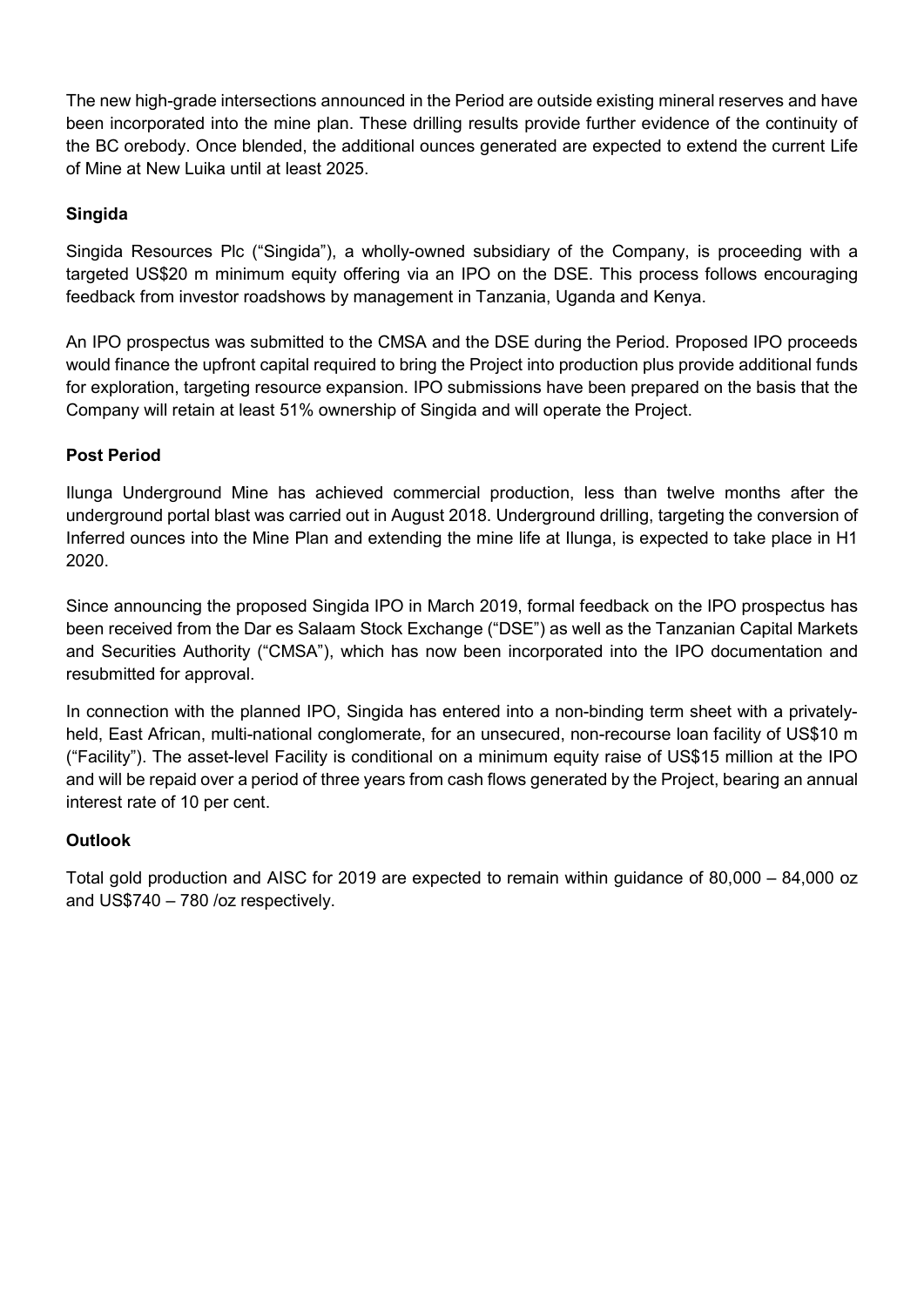# Consolidated Statement of Comprehensive Income for the six months ended 30 June 2019

|                                                                                                               | <b>Note</b> | 6 months<br>ended<br>30-Jun-19<br><b>US\$'000</b><br><b>Unaudited</b> | 6 months<br>ended<br>30-Jun-18<br><b>US\$'000</b><br><b>Unaudited</b> | Year<br>ended<br>31-Dec-18<br><b>US\$'000</b><br><b>Audited</b> |
|---------------------------------------------------------------------------------------------------------------|-------------|-----------------------------------------------------------------------|-----------------------------------------------------------------------|-----------------------------------------------------------------|
| <b>Revenue</b>                                                                                                |             | 53,614                                                                | 49,285                                                                | 103,803                                                         |
| (Loss) / Gain on non-hedge derivatives                                                                        |             | (5, 497)                                                              | 276                                                                   | (1,259)                                                         |
| Other cost of sales                                                                                           |             | (28, 948)                                                             | (22, 298)                                                             | (49, 668)                                                       |
| Depreciation                                                                                                  |             | (16, 561)                                                             | (10, 830)                                                             | (25, 647)                                                       |
| <b>Cost of sales</b>                                                                                          |             | (45, 509)                                                             | (33, 128)                                                             | (75, 315)                                                       |
| <b>Gross profit</b>                                                                                           |             | 2,608                                                                 | 16,433                                                                | 27,229                                                          |
| Administration expenses                                                                                       |             | (3,470)                                                               | (3,805)                                                               | (6, 520)                                                        |
| Exploration and evaluation costs                                                                              |             | (759)                                                                 | (799)                                                                 | (1, 454)                                                        |
| <b>Operating (loss) / profit</b>                                                                              |             | (1,621)                                                               | 11,829                                                                | 19,255                                                          |
| Finance income                                                                                                |             | 37                                                                    | 38                                                                    | 65                                                              |
| Finance expense                                                                                               |             | (2, 543)                                                              | (3, 421)                                                              | (6, 179)                                                        |
| (Loss) / Profit before taxation                                                                               |             | (4, 127)                                                              | 8,446                                                                 | 13,141                                                          |
| <b>Taxation</b>                                                                                               |             | (1, 577)                                                              | (1, 337)                                                              | (5, 152)                                                        |
| (Loss) / Profit for the Period / year attributable<br>to equity holders of the parent company                 |             | (5,704)                                                               | 7,109                                                                 | 7,989                                                           |
| (Loss) / Profit after taxation<br>Other comprehensive income:                                                 |             | (5,704)                                                               | 7,109                                                                 | 7,989                                                           |
| Exchange differences on translating subsidiary<br>which can subsequently be reclassified to profit or<br>loss |             |                                                                       | (3)                                                                   | (4)                                                             |
| Total comprehensive (loss) / profit attributable<br>to equity shareholders of parent company                  |             | (5, 704)                                                              | 7,106                                                                 | 7,985                                                           |
| Basic (loss) / earnings per share (US\$ cents)                                                                | 3           | (0.727)                                                               | 0.918                                                                 | 1.029                                                           |
| Diluted (loss) / earnings per share (US\$ cents)                                                              | 3           | (0.727)                                                               | 0.916                                                                 | 1.017                                                           |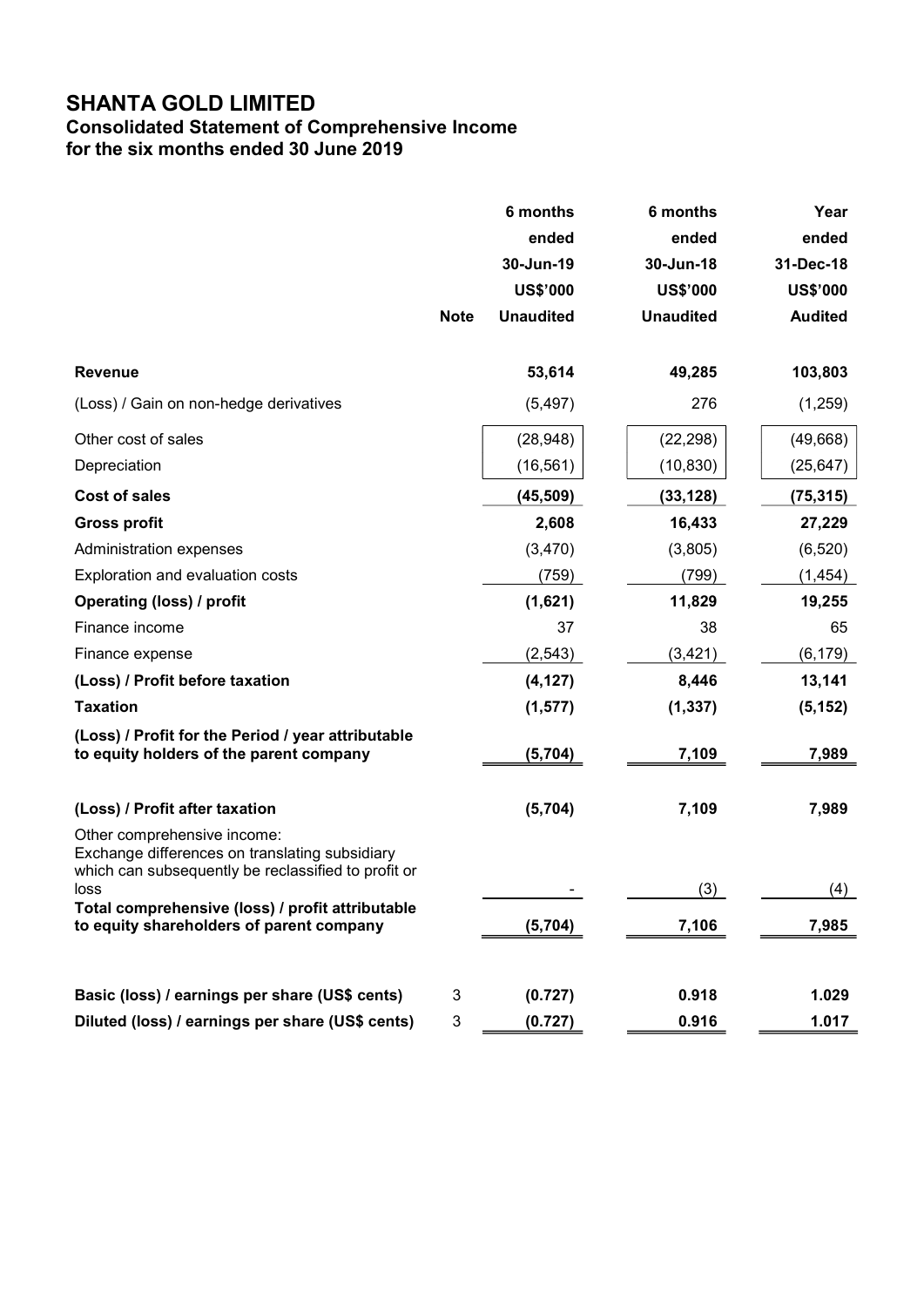# Consolidated Statement of Financial Position

As at period ended 30 June 2019

|                                      |             | 30-Jun           | 30-Jun           | 31-Dec          |
|--------------------------------------|-------------|------------------|------------------|-----------------|
|                                      |             | 2019             | 2018             | 2018            |
|                                      |             | <b>US\$'000</b>  | <b>US\$'000</b>  | <b>US\$'000</b> |
|                                      | <b>Note</b> | <b>Unaudited</b> | <b>Unaudited</b> | <b>Audited</b>  |
| <b>Non-current assets</b>            |             |                  |                  |                 |
| Intangible assets                    |             | 23,320           | 23,281           | 23,277          |
| Property, Plant and Equipment        |             | 91,064           | 104,997          | 99,989          |
| <b>Total non-current assets</b>      |             | 114,384          | 128,278          | 123,266         |
| <b>Current assets</b>                |             |                  |                  |                 |
| Inventories                          |             | 24,858           | 23,053           | 24,479          |
| Trade and other receivables          |             | 29,541           | 21,408           | 25,330          |
| <b>Restricted Cash</b>               |             | 2,500            | 2,500            | 2,500           |
| Cash and cash equivalents            |             | 3,140            | 8,911            | 8,958           |
| <b>Total current assets</b>          |             | 60,039           | 55,872           | 61,267          |
| <b>Total assets</b>                  |             | 174,423          | 184,150          | 184,533         |
| <b>Capital and reserves</b>          |             |                  |                  |                 |
| Share capital and premium            |             | 158,440          | 157,784          | 157,848         |
| Share option reserve                 |             | 569              | 545              | 698             |
| Convertible loan note reserve        |             | 5,374            | 5,374            | 5,374           |
| Shares to be issued                  |             |                  | 66               | 592             |
| <b>Translation reserve</b>           |             | 450              | 451              | 450             |
| Retained deficit                     |             | (65,410)         | (60, 564)        | (59, 835)       |
| <b>Total equity</b>                  |             | 99,423           | 103,656          | 105,127         |
| <b>Non-Current liabilities</b>       |             |                  |                  |                 |
| Loans and borrowings                 | 4           | 7,035            | 20,411           | 8,230           |
| Convertible loan notes               |             |                  | 10,054           | 10,060          |
| Decommissioning provision            |             | 8,788            | 8,441            | 8,545           |
| Deferred taxation                    |             | 8,045            | 5,944            | 8,230           |
| <b>Total non-current liabilities</b> |             | 23,868           | 44,850           | 35,065          |
| <b>Current liabilities</b>           |             |                  |                  |                 |
| Trade payables and accruals          |             | 12,076           | 11,396           | 11,680          |
| Derivative financial liability       |             | 8,367            |                  | 2,870           |
| <b>Contract liabilities</b>          |             |                  |                  | 189             |
| Loans and borrowings                 | 4           | 19,021           | 18,352           | 23,664          |
| Convertible loan notes               |             | 9,854            | 5,000            | 5,000           |
| Income tax payable                   |             | 1,814            | 896              | 938             |
| <b>Total current liabilities</b>     |             | 51,132           | 35,644           | 44,341          |
| <b>Total liabilities</b>             |             | 75,000           | 80,494           | 79,406          |
| <b>Total equity and liabilities</b>  |             | 174,423          | 184,150          | 184,533         |
|                                      |             |                  |                  |                 |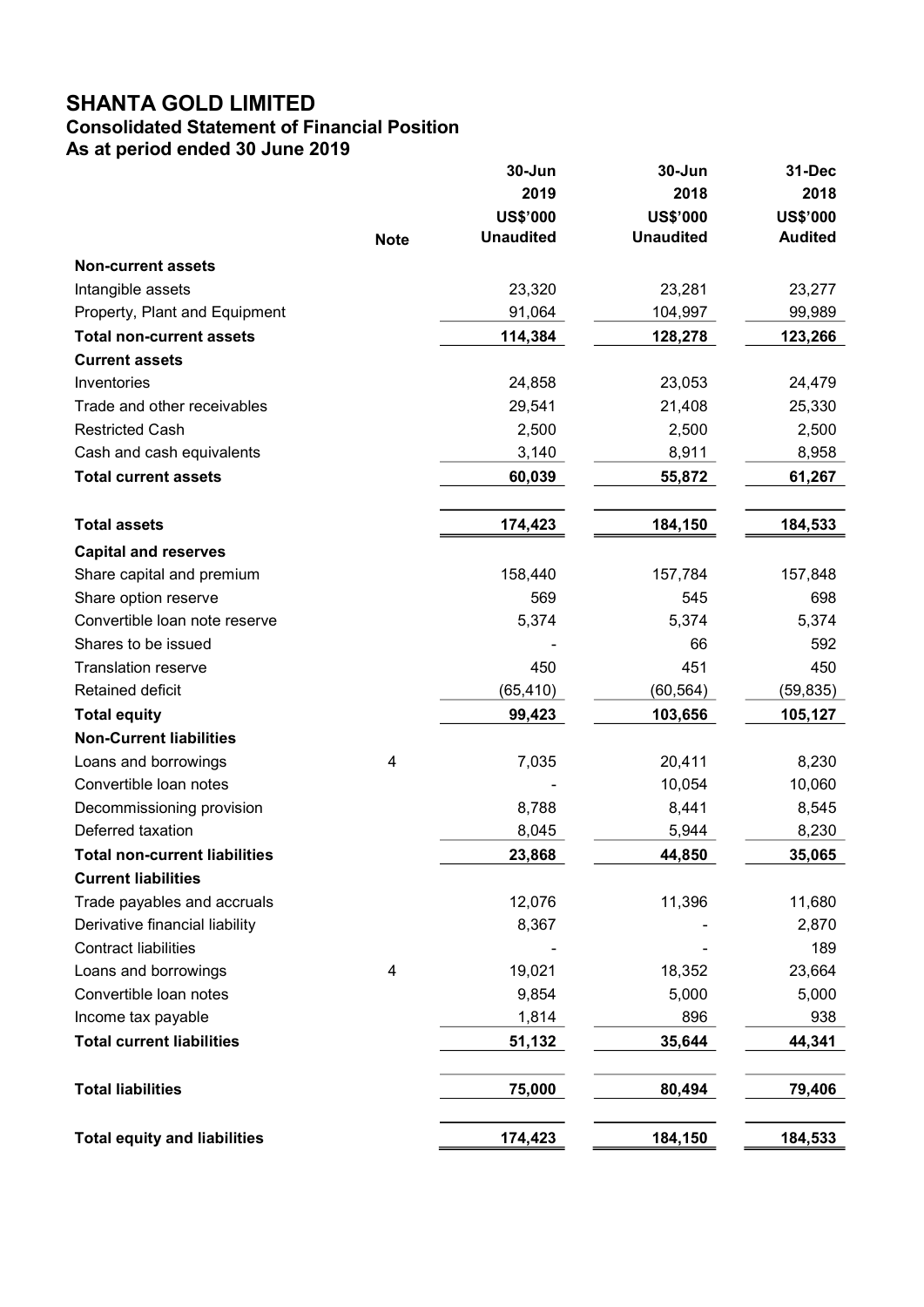# SHANTA GOLD LIMITED Consolidated Statement of Changes in Equity for the six months ended 30 June 2019

|                                                       | <b>Share</b><br><b>Capital</b> | <b>Share</b><br>Premium | <b>Share Option</b><br><b>Reserve</b> | <b>Convertible</b><br><b>Debt Reserve</b> | <b>Translation</b><br><b>Reserve</b> | Shares to be<br><b>Issued Reserve</b> | <b>Retained</b><br><b>Deficit</b> | <b>Total</b><br><b>Equity</b> |
|-------------------------------------------------------|--------------------------------|-------------------------|---------------------------------------|-------------------------------------------|--------------------------------------|---------------------------------------|-----------------------------------|-------------------------------|
|                                                       |                                |                         |                                       |                                           |                                      |                                       |                                   |                               |
|                                                       | <b>US\$'000</b>                | <b>US\$'000</b>         | <b>US\$'000</b>                       | <b>US\$'000</b>                           | <b>US\$'000</b>                      | <b>US\$'000</b>                       | <b>US\$'000</b>                   | <b>US\$'000</b>               |
| At 1 January 2019<br>Total comprehensive loss for the | 117                            | 157,731                 | 698                                   | 5,374                                     | 450                                  | 592                                   | (59, 835)                         | 105,127                       |
| Period                                                |                                |                         |                                       |                                           |                                      |                                       | (5,704)                           | (5,704)                       |
| Share based payments                                  |                                | 591                     |                                       |                                           |                                      | (592)                                 |                                   |                               |
| Lapsed options                                        |                                |                         | (129)                                 |                                           |                                      |                                       | 129                               |                               |
| At 30 June 2019 (Unaudited)                           | 118                            | 158,322                 | 569                                   | 5,374                                     | 450                                  | $\blacksquare$                        | (65, 410)                         | 99,423                        |
|                                                       |                                |                         |                                       |                                           |                                      |                                       |                                   |                               |
| At 1 January 2018                                     | 116                            | 157,152                 | 1,037                                 | 5,374                                     | 454                                  | 512                                   | (68, 240)                         | 96,405                        |
| Profit for the Period                                 |                                |                         |                                       |                                           |                                      |                                       | 7,109                             | 7,109                         |
| Other comprehensive income for                        |                                |                         |                                       |                                           |                                      |                                       |                                   |                               |
| the Period                                            |                                |                         |                                       |                                           | (3)                                  |                                       |                                   | (3)                           |
| Share based payments                                  |                                | 516                     | 13                                    |                                           |                                      | (446)                                 | 62                                | 145                           |
| Lapsed options                                        |                                |                         | (505)                                 |                                           |                                      |                                       | 505                               |                               |
| At 30 June 2018 (Unaudited)                           | 116                            | 157,668                 | 545                                   | 5,374                                     | 451                                  | 66                                    | (60, 564)                         | 103,656                       |
|                                                       |                                |                         |                                       |                                           |                                      |                                       |                                   |                               |
| At 1 January 2018                                     | 116                            | 157,152                 | 1,037                                 | 5,374                                     | 454                                  | 512                                   | (68, 240)                         | 96,405                        |
| Profit for the year                                   |                                |                         |                                       |                                           |                                      |                                       | 7,989                             | 7,989                         |
| Other comprehensive income for                        |                                |                         |                                       |                                           |                                      |                                       |                                   |                               |
| the year                                              |                                |                         |                                       |                                           | (4)                                  |                                       |                                   | (4)                           |
| Share based payments                                  |                                | 579                     | 13                                    |                                           |                                      | 80                                    | 64                                | 737                           |
| Lapsed options                                        |                                |                         | (352)                                 |                                           |                                      |                                       | 352                               |                               |
| At 31 December 2018 (Audited)                         | 117                            | 157,731                 | 698                                   | 5,374                                     | 450                                  | 592                                   | (59, 835)                         | 105,127                       |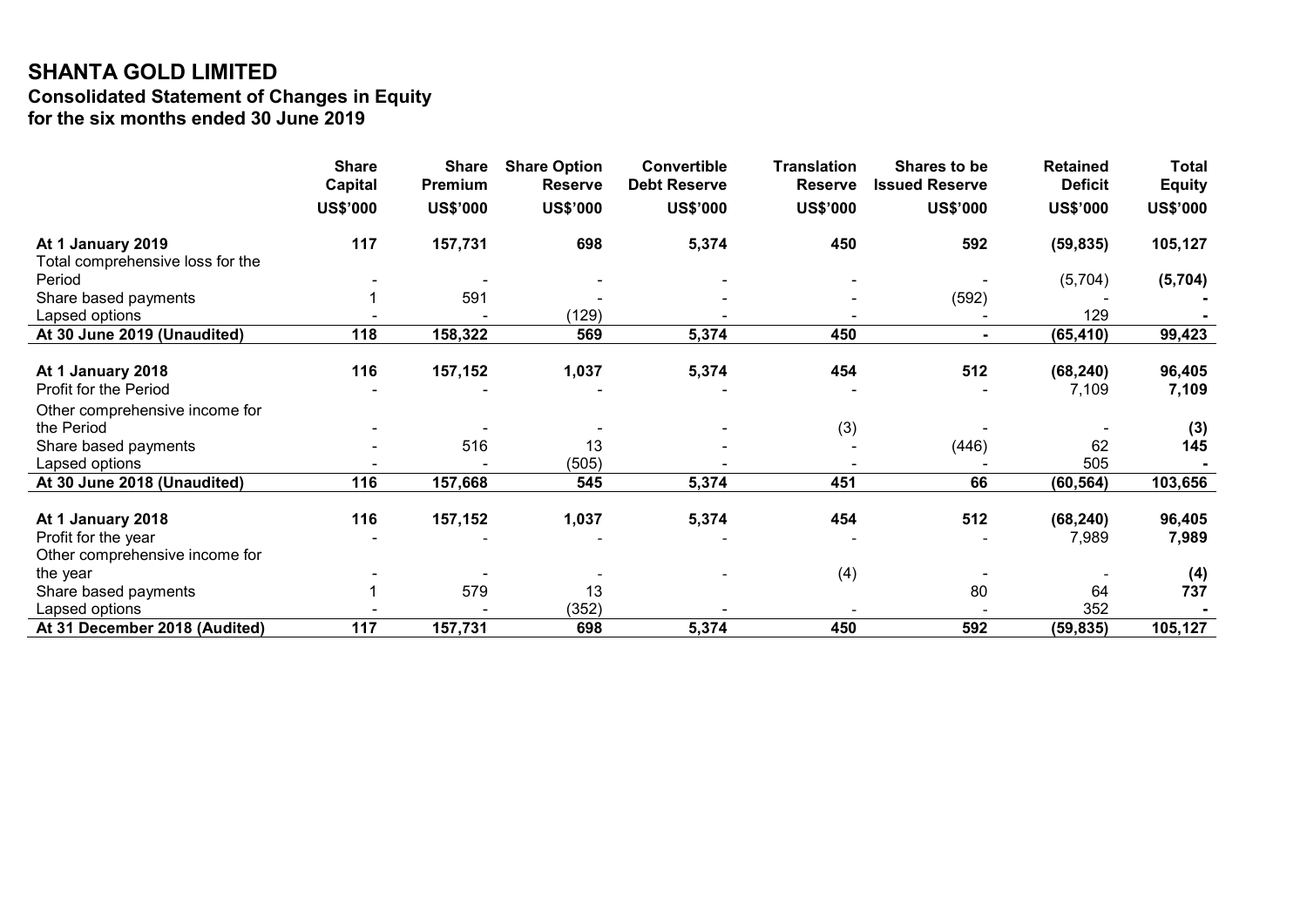# Consolidated Statement of Cash flows

for the six months ended 30 June 2019

|                                                          |             | 6 months<br>ended<br>30-Jun-19<br><b>US\$'000</b> | 6 months<br>ended<br>30-Jun-18<br><b>US\$'000</b> | Year<br>ended<br>31-Dec-18<br><b>US\$'000</b> |
|----------------------------------------------------------|-------------|---------------------------------------------------|---------------------------------------------------|-----------------------------------------------|
|                                                          | <b>Note</b> | <b>Unaudited</b>                                  | <b>Unaudited</b>                                  | <b>Audited</b>                                |
| Net cash flows from operating activities                 | 5           | 17,597                                            | 12,073                                            | 31,030                                        |
| <b>Investing activities</b>                              |             |                                                   |                                                   |                                               |
| Purchase of intangible assets                            |             | (47)                                              |                                                   |                                               |
| Mine development and purchase of<br>equipment            |             | (10, 906)                                         | (7, 805)                                          | (16, 592)                                     |
| Net cash flows used in investing activities              |             | (10, 953)                                         | (7, 805)                                          | (16, 592)                                     |
| <b>Financing activities</b>                              |             |                                                   |                                                   |                                               |
| Loans repaid                                             |             | (5,884)                                           | (6, 724)                                          | (13, 747)                                     |
| Partial buyback of convertible loan notes                |             | (5,218)                                           |                                                   |                                               |
| Equipment loan repaid                                    |             | (1,046)                                           | (1,221)                                           | (2,400)                                       |
| Finance lease payments                                   |             | (776)                                             | (469)                                             | (944)                                         |
| Loan interest paid                                       |             | (2,037)                                           | (2,369)                                           | (4, 579)                                      |
| Movements in restricted cash                             |             |                                                   | (625)                                             | (625)                                         |
| Loans received, net of issue costs                       |             | 2,499                                             | 2,500                                             | 3,264                                         |
| Net cash flows used in financing activities              |             | (12, 462)                                         | (8,908)                                           | (19, 031)                                     |
| Net decrease in cash and cash equivalents                |             | (5,818)                                           | (4,640)                                           | (4, 593)                                      |
| Cash and cash equivalents at beginning of<br>Period/year |             | 8,958                                             | 13,551                                            | 13,551                                        |
| Cash and cash equivalents at end of<br>Period/year       |             | 3,140                                             | 8,911                                             | 8,958                                         |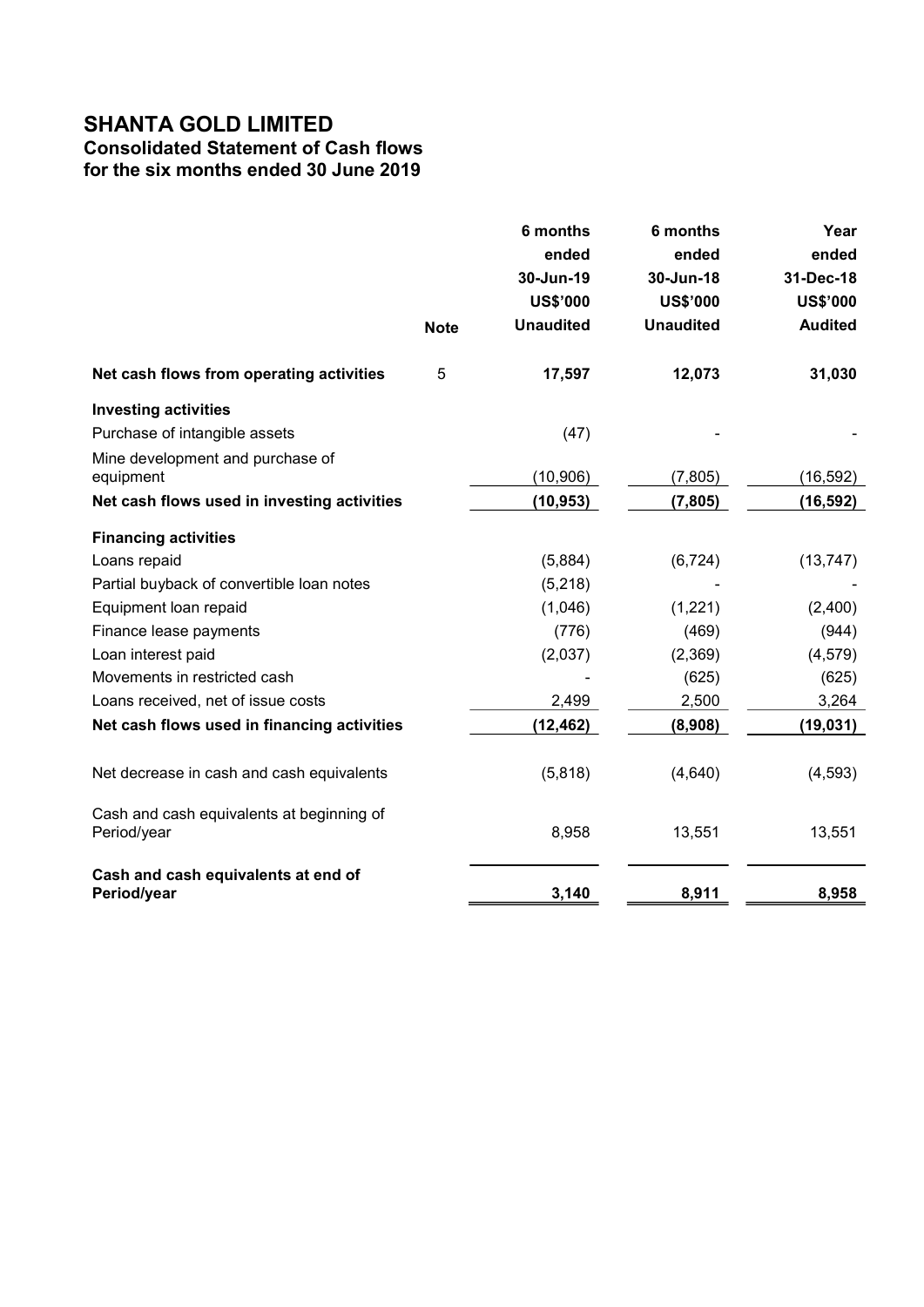# SHANTA GOLD LIMITED Notes to the Consolidated Financial Information for the six months ended 30 June 2019

### 1. General information

Shanta Gold Limited (the "Company") is a limited company incorporated in Guernsey. The Company is listed on the London Stock Exchange's AIM market. The address of its registered office is 11 New Street, St Peter Port, Guernsey, GY1 2PF. The interim consolidated financial information was approved by the Board and authorised for issue on 12 August 2019.

### 2. Basis of preparation

The consolidated interim financial information has been prepared using policies based on International Financial Reporting Standards (IFRS and IFRIC interpretations) issued by the International Accounting Standards Board ("IASB") as adopted for use in the EU. The consolidated interim financial information has been prepared using the accounting policies which will be applied in the Group's financial statements for the year ending 31 December 2019.

The consolidated interim financial information for the Period 1 January 2019 to 30 June 2019 are unaudited and incorporate unaudited comparative figures for the interim Period 1 January 2018 to 30 June 2018 and the audited comparative figures for the year to 31 December 2018. It does not include all disclosures that would otherwise be required in a complete set of financial statements and should be read in conjunction with the 2018 Annual Report.

The half year financial information for the six months ended 30 June 2019 set out in this document does not comprise the Group's statutory accounts as defined in Companies (Guernsey) Law 2008 and accordingly this half year financial information is not considered to be the company's statutory accounts. The statutory accounts for the year ended 31 December 2018, which were prepared under EU endorsed IFRS, have been delivered to the Registrar of Companies. The auditors reported on these accounts; their report was unqualified and did not include reference to any matters to which the auditor drew attention by way of emphasis.

The same accounting policies, presentation and methods of computation are followed in the interim consolidated financial information as were applied in the Group's latest annual audited financial statements except for those that relate to new standards and interpretations effective for the first time for periods beginning on (or after) 1 January 2019, and will be adopted in the 2019 annual financial statements.

The following new standards and interpretations became effective on 1 January 2019 and have been adopted by the Group:

 IFRS 16 "Leases" specifies how to recognise, measure, present and disclose leases. The standard provides a single lessee accounting model, requiring lessees to recognise assets and liabilities for all leases unless the lease term is 12 months of less or the underlying asset has a low value.

The requirements of IFRS 16 extend to certain service contracts, such as mining contractors in which the contractor provides services, and the use of assets.

Management have performed a review of the relevant contracts and have not found there to be any material changes as a result of the adoption of IFRS 16.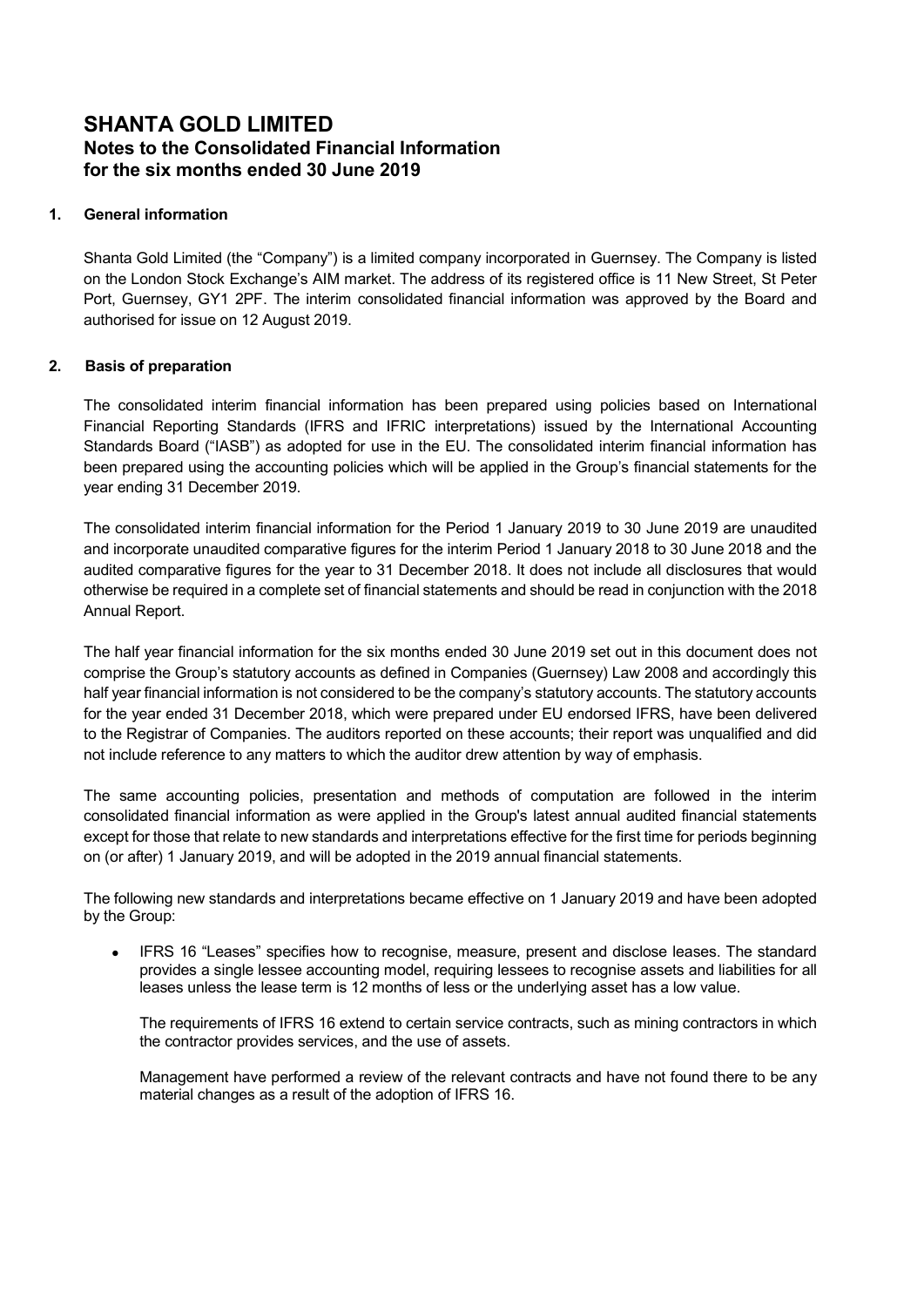# SHANTA GOLD LIMITED Notes to the Consolidated Financial Information for the six months ended 30 June 2019 (continued)

### 3. Earnings per share

Basic earnings / (loss) per share is calculated by dividing the profit / (loss) attributable to the ordinary shareholders by the weighted average number of ordinary shares outstanding during the Period/year.

There were share incentives outstanding at the end of the Period that could potentially dilute basic earnings per share in the future.

At 30 June 2019 the potential ordinary shares were anti-dilutive as the Group was in a loss-making position and therefore the conversion of potential ordinary shares would serve to decrease the loss per share from continuing operations. Where potential ordinary shares are anti-dilutive a diluted earnings per share is not calculated and is deemed to be equal to the basic earnings per share. In 2018, the potential ordinary shares were dilutive as the Group was in a profit-making position.

|                                               |                 | <b>Unaudited</b><br><b>Unaudited</b><br><b>Audited</b> |                     |                 |                                 |                     |                 |                                 |                     |
|-----------------------------------------------|-----------------|--------------------------------------------------------|---------------------|-----------------|---------------------------------|---------------------|-----------------|---------------------------------|---------------------|
|                                               |                 | 30-Jun-19                                              |                     |                 | 30-Jun-18                       |                     |                 | 31-Dec-18                       |                     |
|                                               | Loss            | Weighted<br>avg no of<br>shares                        | Per share<br>amount | <b>Profit</b>   | Weighted<br>avg no of<br>shares | Per share<br>amount | <b>Profit</b>   | Weighted<br>avg no of<br>shares | Per share<br>amount |
|                                               | <b>US\$'000</b> | ('000)                                                 | (Cents)             | <b>US\$'000</b> | (000)                           | (Cents)             | <b>US\$'000</b> | ('000)                          | (Cents)             |
| Basic<br>earnings<br>(loss)                   | (5,704)         | 784,282                                                | (0.727)             | 7,109           | 774,488                         | 0.918               | 7,989           | 776.599                         | 1.029               |
| <b>Diluted</b><br>earnings<br>$(\text{loss})$ | (5,704)         | 784,282                                                | (0.727)             | 7,109           | 776,134                         | 0.916               | 7,989           | 785,637                         | 1.017               |

### 4. Loans and borrowings

|                                                                        | 30-Jun-19<br><b>US\$'000</b> | 30-Jun-18<br><b>US\$'000</b> | 31-Dec-18<br><b>US\$'000</b> |
|------------------------------------------------------------------------|------------------------------|------------------------------|------------------------------|
|                                                                        | <b>Unaudited</b>             | <b>Unaudited</b>             | <b>Audited</b>               |
| Amounts payable within one year<br>Loans payable to Investec Bank less |                              |                              |                              |
| than 1 year $(a)$                                                      | 10,686                       | 10,686                       | 16,029                       |
| Equipment finance (b)                                                  | ۰                            | 585                          | 292                          |
| Finance lease (c)                                                      |                              | 90                           |                              |
| Finance lease (d)                                                      |                              | 1,669                        | 764                          |
| Silver stream (e)<br>Loans payable to Exim Bank less than 1            | 1,498                        | 1,582                        | 1,533                        |
| year (f)                                                               | 5,690                        | 2,947                        | 3,558                        |
| Equipment finance (g)                                                  | 636                          | 793                          | 790                          |
| Finance lease (h)                                                      | 270                          |                              | 439                          |
| Finance lease (i)                                                      | 241                          |                              | 259                          |
|                                                                        | 19,021                       | 18,352                       | 23,664                       |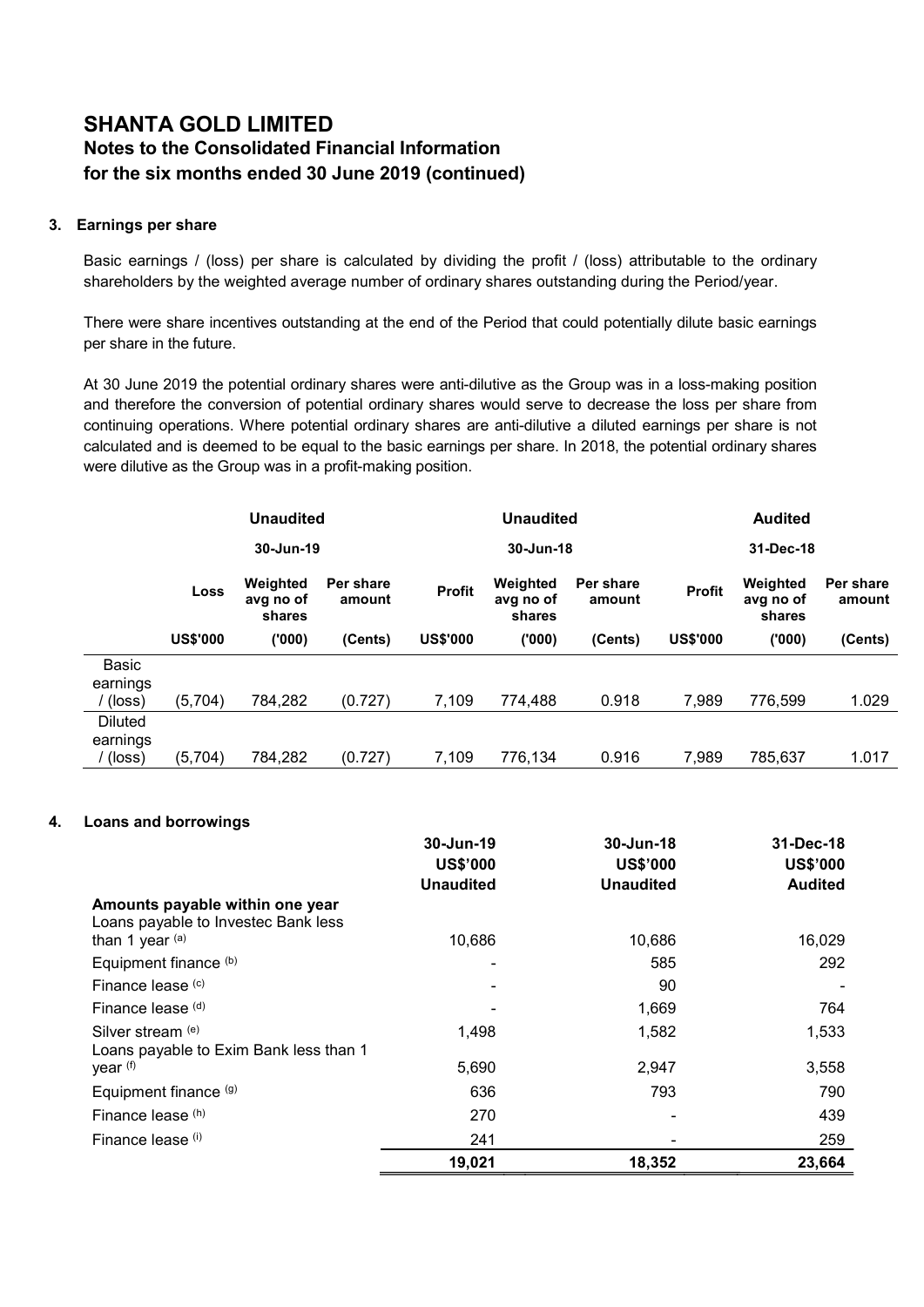# Notes to the Consolidated Financial Information for the six months ended 30 June 2019 (continued)

### Amounts payable after one year

| Loans payable to Investec Bank more<br>than 1 year $(a)$ |       | 10,701 |       |
|----------------------------------------------------------|-------|--------|-------|
| Silver stream (e)                                        | 1,836 | 2,967  | 2,415 |
| Loans payable to Exim Bank more than                     |       |        |       |
| 1 year $(f)$                                             | 4.547 | 6,037  | 4,615 |
| Equipment finance (g)                                    | 54    | 706    | 307   |
| Finance lease (h)                                        | 270   |        | 408   |
| Finance lease (i)                                        | 328   |        | 485   |
|                                                          | 7,035 | 20,411 | 8,230 |

#### (a) Investec Loan

Loan from Investec Bank in South Africa relates to two facilities totalling US\$40 million obtained in May 2015. The facilities bear an annual interest rate of 3-month US\$ LIBOR +4.9% and are secured on the bank account which is credited with gold sales, shares in SMCL and a charge over the assets of SMCL. Both facilities were fully drawn in previous years.

Facility A is for US\$20 million and was used to repay the previously outstanding FBN Bank Ltd loan. Capital repayments of US\$1.17 million are due every quarter starting on 30 June 2016.

Facility B of US\$20 million is a standby facility to be drawn as and when required to meet working capital requirements. During 2017 this was converted into a term facility with capital repayments of US\$1.54 million payable quarterly over 3 years.

Both these facilities are secured by means of:

- A deed of debenture setting out the fixed and floating charge debenture governed by Tanzanian law over all assets and undertakings of SMCL and Shield Resources Limited, and made between the Investec and the Security Agent;
- A registered charge of US\$55,000,000 (which includes a margin facility for gold forward sales of up to US\$15,000,000) against the mineral and prospecting rights of both Shanta Mining Company Limited and Shield Resources Limited;
- Shareholder Pledge in which each of Shanta Gold and Shanta Holdings pledges the shares it holds in the Borrower in favour of the Security Agent and assigns and charges all its loans and claims against the Borrower and other members of the Group in favour of the Security Agent; and,
- Shield Resources Pledge in which Boulder Investments pledges the shares it holds as Agent and assigns and charges all its loans and claims against Shield Resources in favour of the Security Agent.

Guarantees from Shanta Gold Limited, Shanta Gold Holdings Limited and Shield Resources Limited have been issued in favour of the Security Agent in respect of the above loan facilities.

### (b) Equipment Finance

The loan is in respect of a crusher/screening plant acquired from Sandvik SRP AB, Sweden and is payable in 20 equal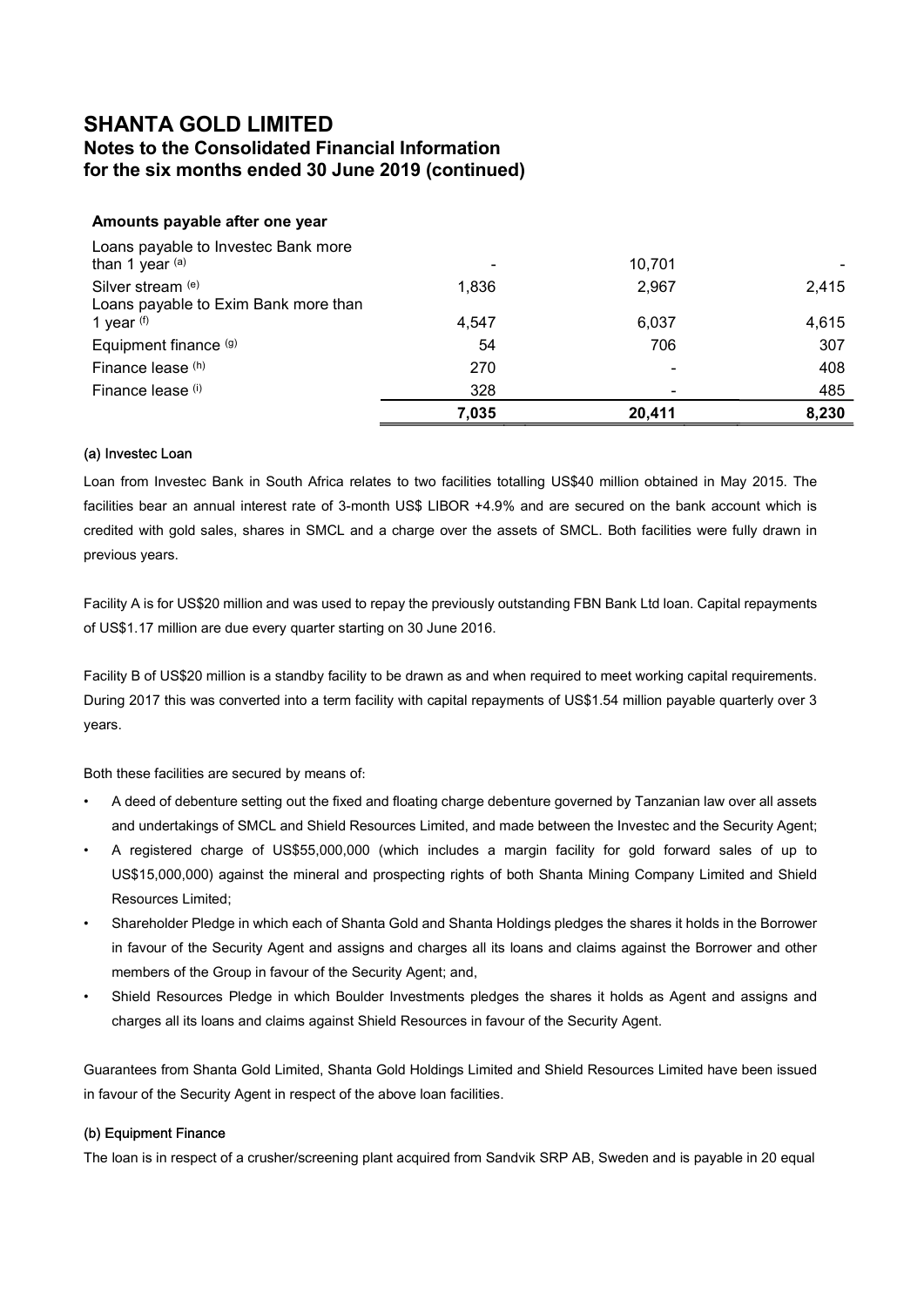# SHANTA GOLD LIMITED Notes to the Consolidated Financial Information for the six months ended 30 June 2019 (continued)

quarterly instalments commencing on 15 August 2014 and bears interest at a fixed rate of 6% per annum. All such repayments were completed during the Period.

#### (c) Finance Lease

A finance lease to acquire Heavy Fuel Oil (HFO) fuel storage tanks from Oryx Oil Company Limited for a capital amount of US\$667,591 repayable monthly over sixty months commencing on 1 August 2014. All such repayments were completed during 2018.

#### (d) Finance Lease

A finance lease to acquire mobile equipment from Sandvik for a capital amount of €4,634,000 (US\$5,261,000) repayable monthly over thirty-six months commencing on 15 June 2016 for Tranche 1 and 14 September 2016 for Tranche 2 and payable quarterly. All such repayments were completed during the Period.

#### (e) Silver Stream

The Company entered into a silver streaming agreement ("SSA") with Silverback Limited ("Silverback"), a privately held Guernsey-based investment company, under which Silverback paid the Company an advanced payment of US\$5.25 million on closing. Silverback will also pay the Company an ongoing payment of 10 per cent. of the value of silver sold at the prevailing silver price at the time of deliveries which will be made annually. The SSA relates solely to silver by- product production from New Luika with minimum silver delivery obligations totalling 608,970oz Ag over a 6.75 year period. There is a requirement to settle any shortfall in silver delivery from the minimum obligation in cash. The term of the SSA is 10 years during which time the Company will sell silver to Silverback and receive ongoing payments of 10% of the silver sold at the prevailing silver price. However, the Company has no minimum ounce obligations after 2022.

Following a change in accounting policy during 2018, bi-product credits from the silver stream arrangement are now recognised within cost of sales rather than as revenues. Prior period comparatives have been reclassified accordingly. During the 6 months ended 30th June 2019, these bi-product credits amounted to US\$0.8 million (6 months ended 30th June 2018: US\$1.0 million).

#### (f) Loans Payable to Exim Bank

The Company entered into a US\$10.0 million financing from Exim Bank (Tanzania) Limited ("EXIM") following the commissioning in March 2017 of its 7.5 Mega Watts ("MW") Power Station at New Luika. This facility comprised US\$7.5 million long term funding and US\$2.5 million short-term funding for working capital, with the four-year term loan bearing variable interest at 7.25% per annum (2.75% below the Exim Base Lending Rate). The term loan is secured against the New Luika Power Station and was fully re-drawn during the Period. The US\$2.5 million short-term funding for working capital is held as restricted cash in accordance with the conditions of the agreement (note 17).

#### (g) Equipment Finance

This loan is in respect of a €2.1 million underground equipment financing entered into during 2017 with Sandvik Mining and Construction OY and is payable in 24 instalments commencing on 28 June 2017 and bears interest at a fixed rate of 6.5% over three years. The equipment purchases were part of the Company's capital programme outlined in the